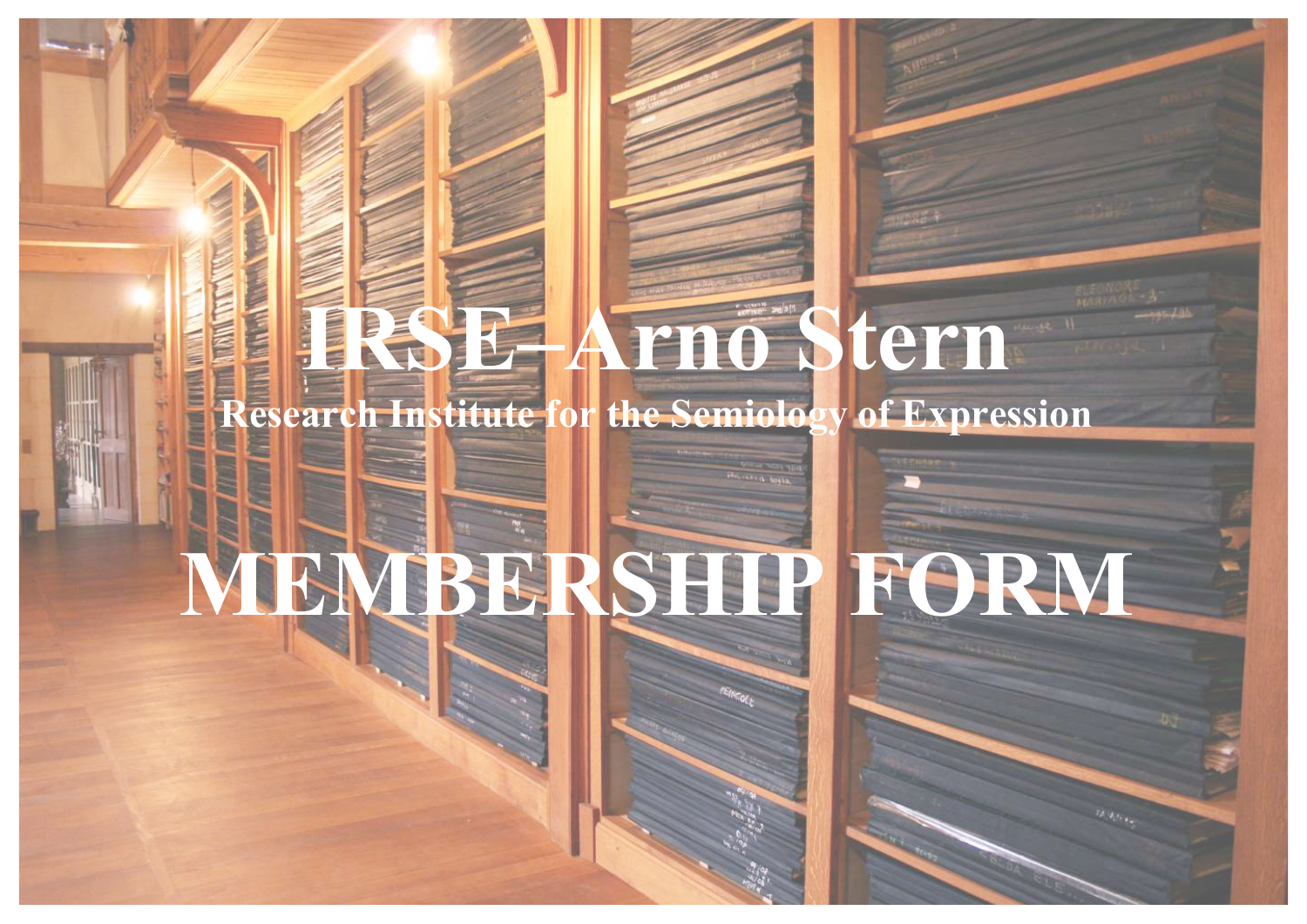

# **I.R.S.E.–ARNO STERN**

**RESEARCH INSTITUTE FOR THE SEMIOLOGY OF EXPRESSION**





Founded by Arno Stern in 1985, the Research Institute for the Semiology of Expression has three main objectives, as **explained below.** 

#### Scientific convergence and research

**The Research Institute for the Semiology of Expression's first objective is to conduct research and promote scientific convergence surrounding Arno Stern's findings.** 

The convergence of scientific fields and findings towards a new world view is one of the greatest advances of modern science and is one of IRSE-AS's underpinning missions. Arno Stern's findings and the research conducted by the Institute have already enriched numerous scientific fields and contributed many conclusions and research avenues for the Semiology of Expression. All of this work has led to a new way of understanding humans, particularly children.

#### Preservation and continuity

The Research Institute for the Semiology of Expression's second objective is to preserve Arno Stern's works and find ways to disseminate it.

IRSE-AS has the only repository **storing almost 600 000 documents and archives**, **learning materials**, **conference texts, films** and **publications**. All material was created by Arno Stern or are contributions from collaborators and members are constantly adding their works. The repository is available to **professionals** and the public, which means that IRSE**-**AS ensures that information and training resources can be accessed straight from the source.

For training programmes wishing to associate themselves with the Arno Stern name, IRSE**-**A.S has produced a **set of criteria**, and said training professionals must therefore comply with them. This **certification** ensures the reputation of those offering to take on the role of Play of Painting Servant, as coined by Arno Stern. IRSE-AS is responsible for ensuring the quality of the services that children receive.

Moreover, the Institute has a specialist library, containing every publication on children's traces or related subjects, from the very first publication to more recent works. Each of these books was researched or collected by Arno Stern and his collaborators and in some cases, are very rare, ancient publications. **This multilingual library is constantly being updated.**

Lastly, IRSE-AS have registered the trademarks "Arno Stern", "Play of Painting", "Closlieu", "Malspiel" and "Malort" to ensure that they are used correctly.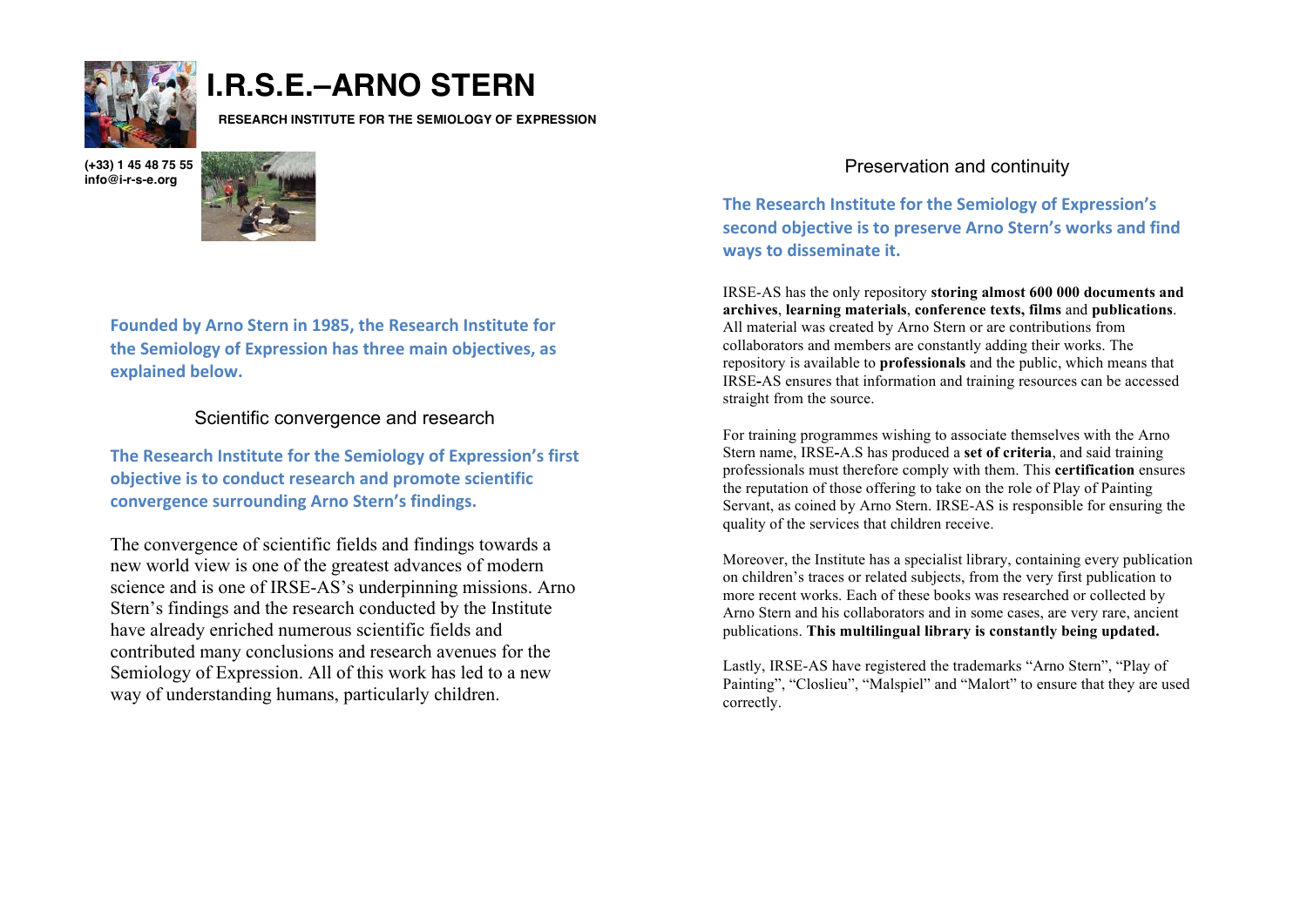## Humanistic approach

**With support from cutting-edge sciences, the Research Institute for the Semiology of Expression's third objective is** to promote the humanistic approach of Arno Stern's works, which gives way to an entirely new attitude towards children and humans in general.

Since 2012, IRSE-AS has organised, coordinated and sponsored several conferences and symposiums about children, parenting and life sciences (France, Canada, Germany, Austria, Poland, Spain, Italy, etc.).

"*I would like to stress the profound humanistic approach of Arno Stern's work: there is an astonishing parallel between the refined ephemerides of the 14th century and the schematic tables created by Arno Stern, based on thousands of hours of observation. The ephemerides – the centre of attention, refined over several generations and only considered reliable after Newton – allow us to infallibly predict astronomical events. Arno Stern's schematic tables were developed in years, representing astronomical tables based on the human trace. They can be used to "predict" not only the signs a child will draw, but also their chronology, their sequences and their filiations. This "predictability" is universal. The signs, sequences, phenomena and processes that result from them can be easily observed and verified and appear to be precisely the same in all humans.*

*Arno Stern has therefore spent his life proving that whatever their origins, environment, age or sex, all humans are similar.*

*That is not all: he has also proved, even before John Bowlby developed the attachment theory, that regardless of the circumstances, children surrounded by love and trust would say that their childhood was a happy one.* La Sorbonne, Paris, 9 September 2019

# **Arno Stern**

*"[His findings] made Arno Stern a semiologist and an ethnologist – undoubtedly one of our last great explorers – and his name must be included in the history we teach."* Jamil Jean-Marc Dakhlia,

Dean of the Sorbonne Nouvelle University-Paris 3, La Sorbonne, 9 September 2019

*"Arno Stern provides the only tangible proof that human races do not exist!"* Albert Jacquard, Director of the French Institute for Demographic Studies

**"***Just as Newton created an instrument and discovered a science, Arno Stern discovered a scientific field while inventing a tool through which we can observe this previously unknown manifestation. And just as discovering the law of gravity and inventing the telescope deeply changed how we understand the universe, Closlieu and Formulation have completely changed the way we approach education, childhood and, moreover, our human condition."* André Stern, La Sorbonne, 9 September 2019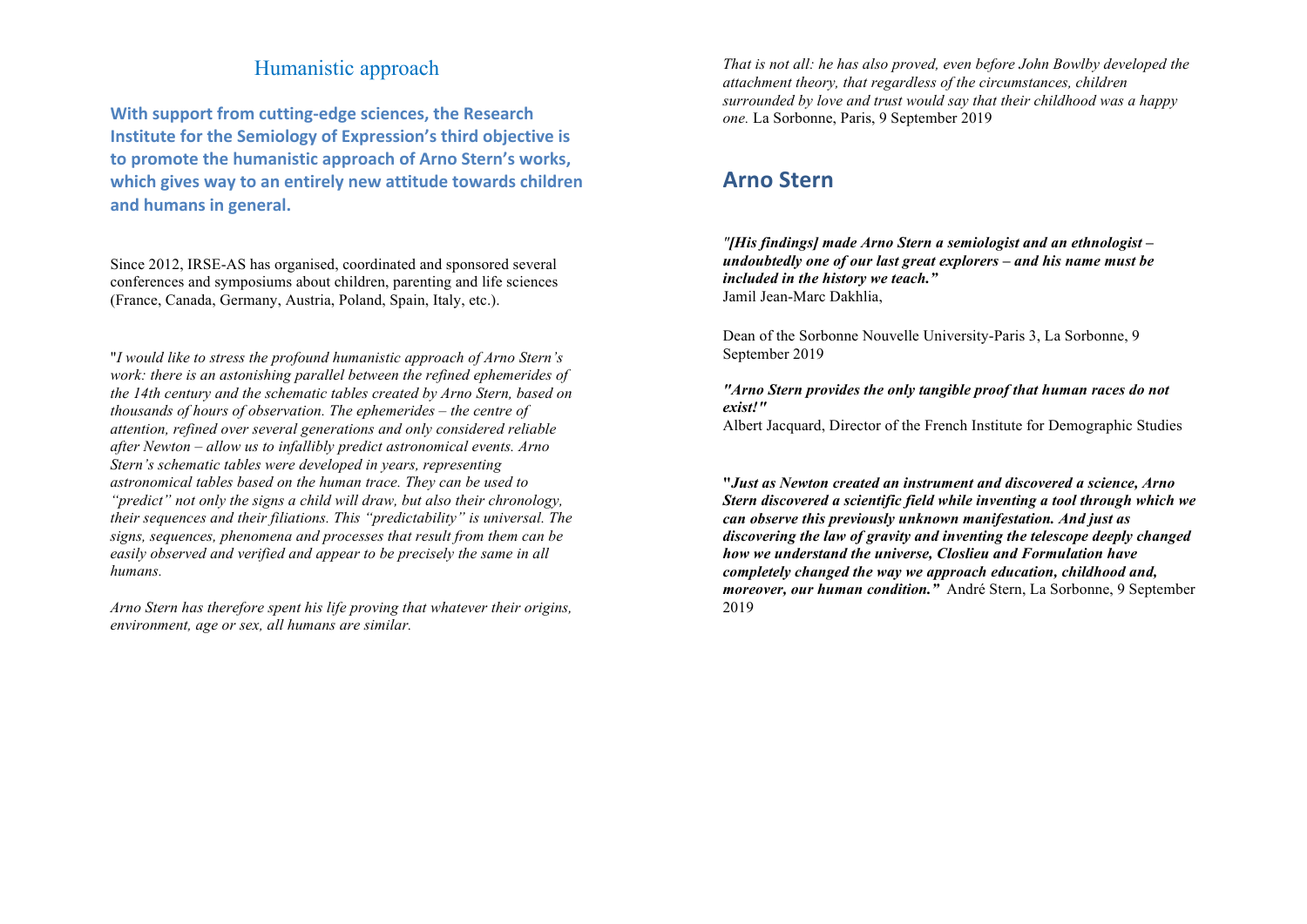#### RESEARCH ON THE SEMIOLOGY OF EXPRESSION

The Semiology of Expression is a new science. It focuses on the phenomena, unknown until now, and knowledge of such is likely to transform our opinion about Traces.

Semiology examines the universal characteristics associated with the act of tracing. It steps away from any type of subjective interpretation. It reveals a manifestation, called "Formulation".

Formulation is a universal, structured, original, complex manifestation. It is born very early on among the needs of young children. It evolves in line with a programmed path and never peters.

It has its own set of figures. It is different from art, from which it does not borrow elements or laws, habits or vocabulary.

Most of IRSE-AS's funding comes from its members' subscription fees.

To a lesser extent, the Institute also receives fees from speakers that the Institute provides different organisations.

These resources allow IRSE–AS to maintain the premises used to archive and store the unique documents entrusted to it, but also to fund all the devices and processes (scanning, editing, indexing) so that these documents can be used for research purposes.

Said funds are also used to organise scientific meetings and committees and/or studies on the Semiology of Expression (sponsoring conventions, symposiums, conferences, providing speakers free of charge, including Arno Stern himself), as well as marketing and communication.

Lastly, the Institute also provides a certain number of disadvantaged children access to Play-of-Painting sessions every year.